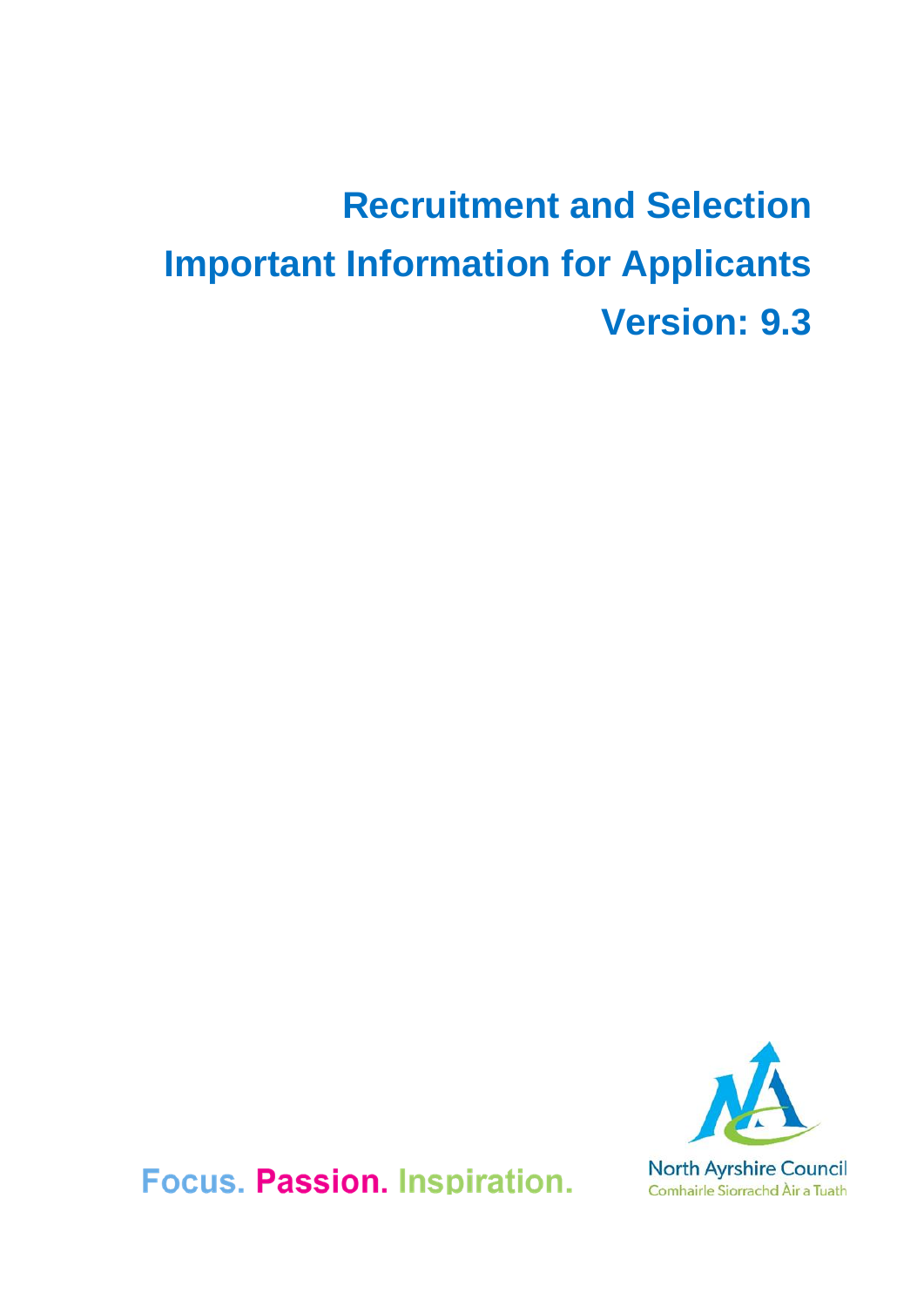### **Contents**

- Section 1: [General](#page-2-0)
- Section 2: [Data Protection](#page-3-0)
- Section 3: [Equality & Diversity](#page-4-0)
- Section 4: [Disclosure Scotland](#page-6-0)
- Section 5: Criminal Convictions Declaration
- Section 6: [Qualifications and Certificates](#page-7-1)
- Section 7: [Health Questionnaire](#page-8-0)
- Section 8: [References](#page-8-1)
- Section 9: [Recruitment & Selection Complaints Procedures](#page-10-0)

### **Related HR Documents**

- [UK Asylum & Immigration Check –](https://assets.publishing.service.gov.uk/government/uploads/system/uploads/attachment_data/file/378926/employers_right_to_work_checklist_november_2014.pdf%22%20/o%20%22UK%20Asylum%20ann%20Immigration%20check%20document%20guidance) Document Guidance
- [ID PVG checklist \(Word, 24kb\)](https://www.gov.uk/government/uploads/system/uploads/attachment_data/file/378926/employers_right_to_work_checklist_november_2014.pdf%22%20/o%20%22UK%20Asylum%20ann%20Immigration%20check%20document%20guidance%22%20%EF%BF%BDHYPERLINK%20%22http:/www.north-ayrshire.gov.uk/Documents/CorporateServices/HR/ID-PVG-checklist.doc)
- [SNCT Code of Practice on Short Term Supply](http://www.snct.org.uk/wiki/index.php?title=Appendix_2.8A)
- [Reference Request Form \(Word, 79kb\)](http://www.north-ayrshire.gov.uk/Forms/CorporateServices/HR/reference-request.doc)
- [Reference Request Form for Teaching Staff \(Word, 77kb\)](http://www.north-ayrshire.gov.uk/Forms/EducationalServices/reference-request-form-teachers-v20-aug-13.doc)
- [Reference Request Form for Principals, Deputies or Headteachers \(Word,](http://www.north-ayrshire.gov.uk/Forms/EducationalServices/reference-request-form-principals-deputies-and-headteachers.doc)  [84kb\)](http://www.north-ayrshire.gov.uk/Forms/EducationalServices/reference-request-form-principals-deputies-and-headteachers.doc)

#### **Version Control**

| <b>Version Number</b> | <b>Effective Date</b> | <b>Details of Last Revision</b>    |  |
|-----------------------|-----------------------|------------------------------------|--|
| 9.1                   | 26.11.2020            | Updates due to Accessibility check |  |
| 9.2                   | 01.03.2021            | Change to online Health            |  |
|                       |                       | Questionnaire and PVG Forms        |  |
| 9.3                   | 30.05.2022            | Updates to Section 3 - including   |  |
|                       |                       | reasonable adjustments             |  |

### **Equality Impact Assessment:**

### **Prepared by: HR Team**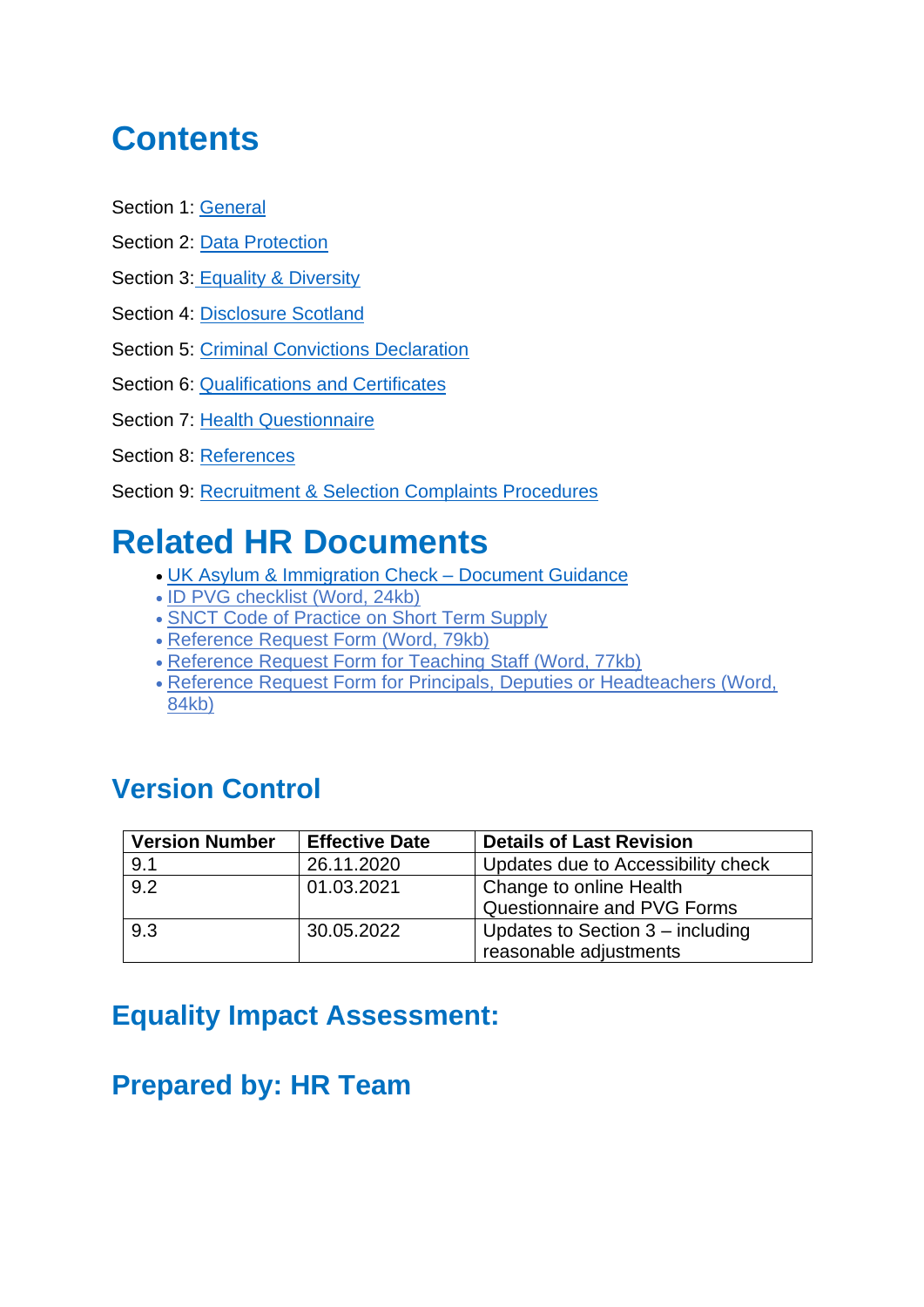### <span id="page-2-0"></span>**1.General 1.1 Format of Application**

North Ayrshire Council invites all applicants to apply on–line via [myjobscotland.gov.uk,](https://www.myjobscotland.gov.uk/) a recruitment 'portal' sometimes referred to as 'Talentlink'. This system does require applicants to have access to an email account for correspondence in respect of the recruitment process.

If an applicant does not have access to the internet at home, then they are advised to use their local library or employability hub. Where this is problematic for the applicant, for example, due to a disability, applicants are advised to contact the Resourcing Team (01294 324690 – Option 2) for support and guidance on how to apply.

CV's will not be accepted in place of or supplementary to an application form and will be disregarded.

#### **1.2 Behavioural Based Recruitment**

North Ayrshire Council uses Behavioural Based Recruitment for the majority of posts. Where Behavioural Based Recruitment applies to the post you are applying for, you will be provided with a link within the job advertisement to online guidance and support to assist you with making your application.

#### **1.3 Role Profiles**

For every council vacancy, there's a role profile. This gives a general overview of the post along with the skills, knowledge, qualifications and [behaviours](http://www.north-ayrshire.gov.uk/resident/jobs-and-training/staff-values-behaviours.aspx) if required.

Recruitment Panels use the Role Profile to shortlist candidates and gather evidence of the applicant's overall competence, therefore this should be used as a reference point in any application.

#### **1.4 Feedback**

Candidates who have been unsuccessful at interview may request feedback from the chairperson of the interviewing panel and this will normally be given by telephone.

### **1.5 Canvassing**

Canvassing of elected members or employees of North Ayrshire Council directly or indirectly in connection with an appointment with the Council will disqualify you from applying for that position or for any subsequent appointment offered.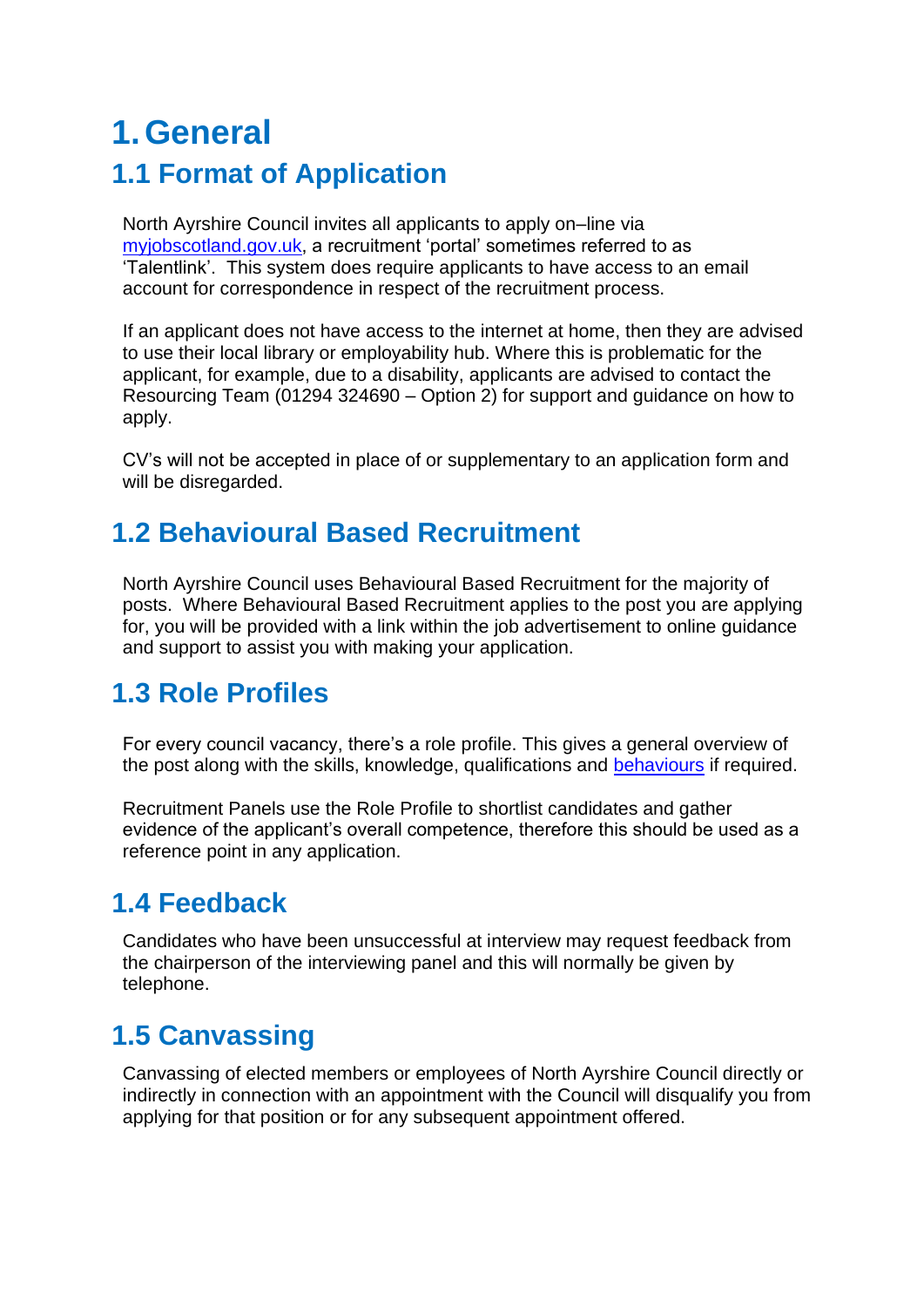#### **1.6 Immigration & Asylum**

North Ayrshire Council will conduct an Immigration & Asylum Check**. All applicants must provide proof of eligibility to work in the UK.** Find out what to use as proof in our [UK Asylum & Immigration Check -](http://www.north-ayrshire.gov.uk/Documents/CorporateServices/HR/UK-asylum-and-immigration-check-document-guidance.doc) Document [Guidance \(Word, 32kb\).](http://www.north-ayrshire.gov.uk/Documents/CorporateServices/HR/UK-asylum-and-immigration-check-document-guidance.doc) Your ID must be uploaded using the form that will be sent to you when your interview is confirmed. Your original ID along will be required to be verified in person either at your interview or prior to the issuing of your conditional offer of employment if successful.

### <span id="page-3-0"></span>**2. Data Protection 2.1 Application Stage**

The recruitment portal is operated and maintained by the Convention of Scottish Local Authorities (COSLA) and accessed by North Ayrshire Council. The information you supply on application will be processed in accordance with the latest Data Protection legislation and used solely for the purposes of the recruitment process.

#### **2.2 Preferred Candidate and Conditional Offer of Employment**

If you are successful in your application and are a 'preferred candidate' a conditional offer of employment will be sent to you. At this point, further personal data will be requested and used for purposes directly related to your employment including any contact via your personal email address and mobile.

#### **2.3 In Employment**

Additional personal information will be collated on the recruitment portal which will then be transferred onto our separate Computerised Human Resource Information System (CHRIS) for the purposes of employment. Any hard copies may be retained in your personnel file. This can include identification, qualifications, references, data provided from Disclosure Scotland or criminal convictions. Health Questionnaires are logged by the Resourcing Team as received and sent unopened, directly to the Occupational Health Service and are kept on their records.

#### **2.4 Retention of information**

North Ayrshire Council and COSLA will hold the information for as long as it is required for the purpose for which it was submitted. Normally information is retained for 6 months after your last application was submitted for administrative purposes. After this time, we will retain de-personalised statistical information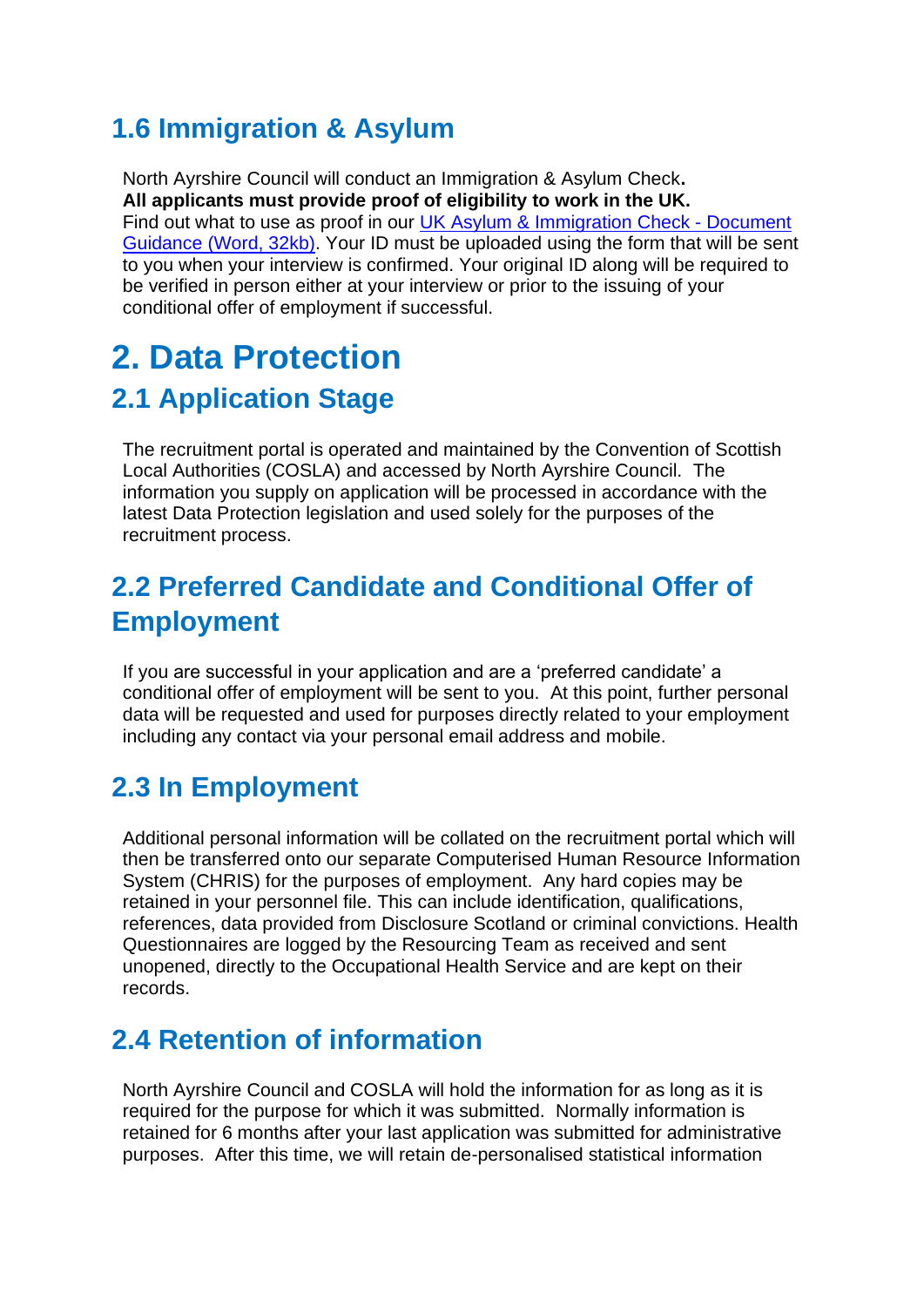about applicants to inform our recruitment activities, but no individuals are identifiable from that data.

#### **2.5 Viewing your details**

North Ayrshire Council is as open as it can be in giving people access to their personal information. Individuals can find out if we hold any personal information by making a 'subject access request'. You may log back onto the system at any time to amend the information in you myjobscotland account.

### <span id="page-4-0"></span>**3.Equality & Diversity 3.1 Diversity Questionnaire**

As part of the online application form you will be asked to complete a diversity questionnaire.

The Council has a policy of promoting a culture that values diversity and equality in employment and in the services it provides. Achieving our aims on equality and diversity is, therefore, a key activity and employment monitoring is recognised good practice and supported by the Equality and Human Rights Commission.

Under the Equality Act 2010, the Council as a public body has specific statutory duties to eliminate unlawful discrimination and promote equality of opportunity. This includes annual reporting on progress to achieving equality and this means we have to monitor areas of employment such as recruitment through the collection of data from applicants and employees. Having meaningful and accurate data on diversity is, therefore, most important to the Council and your co-operation in completing the form will be greatly appreciated.

For further information, please refer to **The Equality & Human Rights Commission**, 151 West George Street, Glasgow G2 2JJ, 0141 228 5910. Email: [Scotland@equalityhumanrights.com](mailto:Scotland@equalityhumanrights.com)

#### **3.2 Data Protection for Equality & Diversity Information**

Please be assured that the information you provide will be treated in the strictest confidence and will be handled in accordance with the requirements and obligations placed on us by the Data Protection Act, 1998.

The information provided will be used for statistical purposes only which is reported on a monthly basis to North Ayrshire Council from COSLA and **will not** be made available or seen by any person involved in the selection process.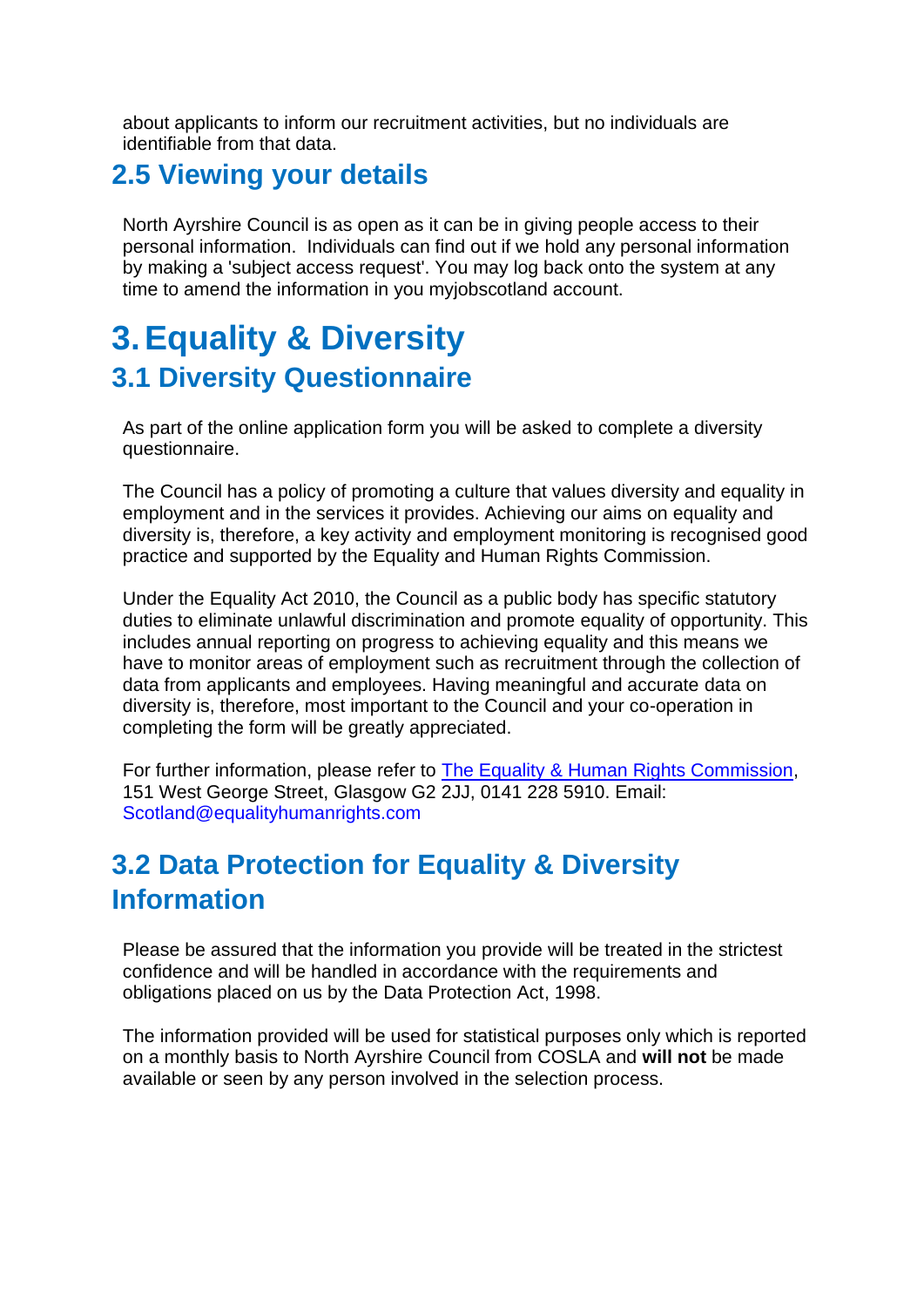#### **3.3 Disability**

The Council has a positive approach to employing and retaining people with disabilities and those with health conditions and is proud to be recognised as a Disability Confident Employer and to be able to display the Disability Confident Scheme identity. As users of the Disability Confident Scheme, the Council guarantees to interview all disabled applicants who meet the minimum criteria for a vacancy – the minimum criteria being the essential criteria specified on the Role Profile and providing acceptable evidence of our Staff Values and Behaviours.

Please advise the named contact on your email/letter if there are any types of aids, adaptations, equipment or special arrangements that would require to be made available to support you at the interview. Whilst we recognise any adaptations or special arrangements are unique to each candidate, please see some potential reasonable adjustments as part of the recruitment process:

- Request a Face-to-Face Interview (if initially organised via Microsoft Teams)
- Enable additional features on Microsoft Teams such as: subtitles, etc.
- Ground floor location
- Alternative formats of the application form (paper based, increased sizing)
- Additional time at the interview stage

#### **3.4 Modern Apprentices**

Applicants who have Additional Support Needs (ASN) or who are, or have been, in Looked After Care (LAC) and apply for an Apprenticeship opportunity based within the Council, will be guaranteed an interview provided they meet the essential criteria for the post. It is the responsibility of the applicant to provide this information within their application should they wish this information to be taken into account in their submission**.**

Any existing Council employed Modern Apprentices who meet the essential criteria for any advertised posts will also be guaranteed an interview for any substantive post for which they apply.

Any Apprentice is required to complete their Scottish Vocational Qualification (SVQ) Training Plan (or any other training which ensures completion of the apprenticeship), including those who obtain a substantive post within North Ayrshire Council. The offer of employment issued will include a clause that the individual will complete the Training Plan as a condition of their employment. The employing Service will allow adequate time for the employee to complete their Training Plan, which is a work-based assessed qualification.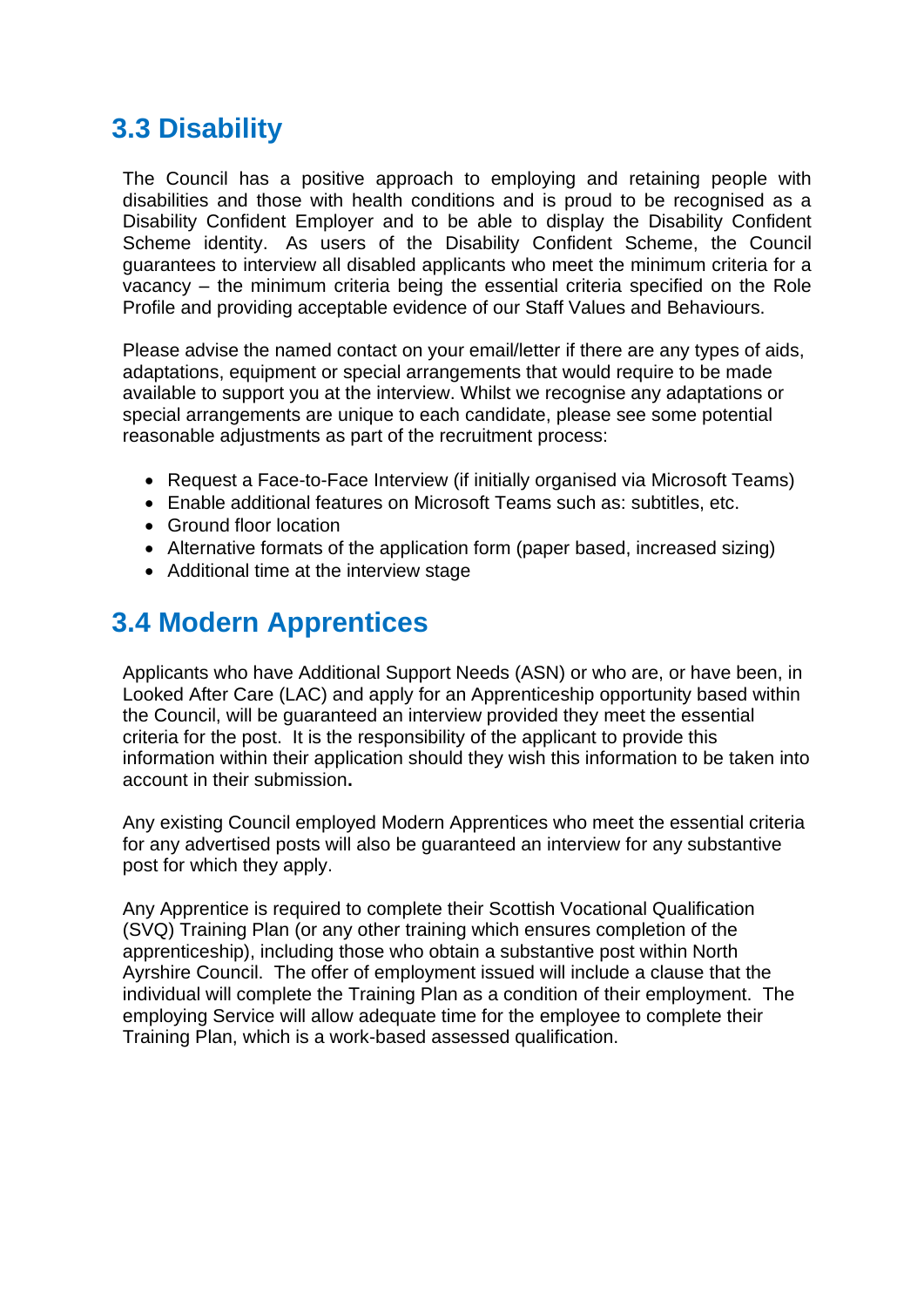### <span id="page-6-0"></span>**4. Disclosure Scotland 4.1 Safer Recruitment**

A Disclosure is a document containing impartial and confidential criminal history information held by the police and government departments which can be used by employers to make safer recruitment decisions. For more information regarding these checks please refer to [Disclosure Scotland](https://www.mygov.scot/disclosure-types/) website.

This document is requested and obtained by North Ayrshire Council only if you are the preferred candidate for the post.

#### **4.2 Baseline Personnel Security Standard (BPSS)**

North Ayrshire Council is required to ensure that any personnel employed/engaged by them to work in their offices or on their systems, comply with the Baseline Personnel Security Standard (Baseline Standard) before they take up their post. The Baseline Standard is the minimum level of security clearance for all Council employees, and forms the basis of higher levels of clearances that may be required.

This standard involves verification of identity; nationality and immigration status; employment history (past 3 years to include all periods of unemployment, career breaks and time spent in education etc. without gaps between dates) and criminal record.

The Council is connected to the Government Public Services Network (PSN). If successful in reaching preferred candidate stage, for posts which require access to this network and other relevant systems, applicants will be required to apply for a Basic Disclosure Scotland check.

Some posts may require a Standard or Enhanced Disclosure check and this requirement will be detailed as part of the additional information in the job advertisement.

#### **4.3 PVG**

North Ayrshire Council is committed to safeguarding and protecting the welfare of children, young people and vulnerable adults and expects all employees to share this commitment.

In line with our recruitment procedure, all roles involving contact with children, young people or vulnerable adults will undergo a number of pre-employment background checks including the relevant level of Disclosure Scotland check (basic, standard, enhanced or PVG membership), professional registration check (e.g. SSSC) and the requirement to have three references available at the short listing stage - please refer to the References section. Teachers are required to have two references available at the interview, and GTCS registration is checked.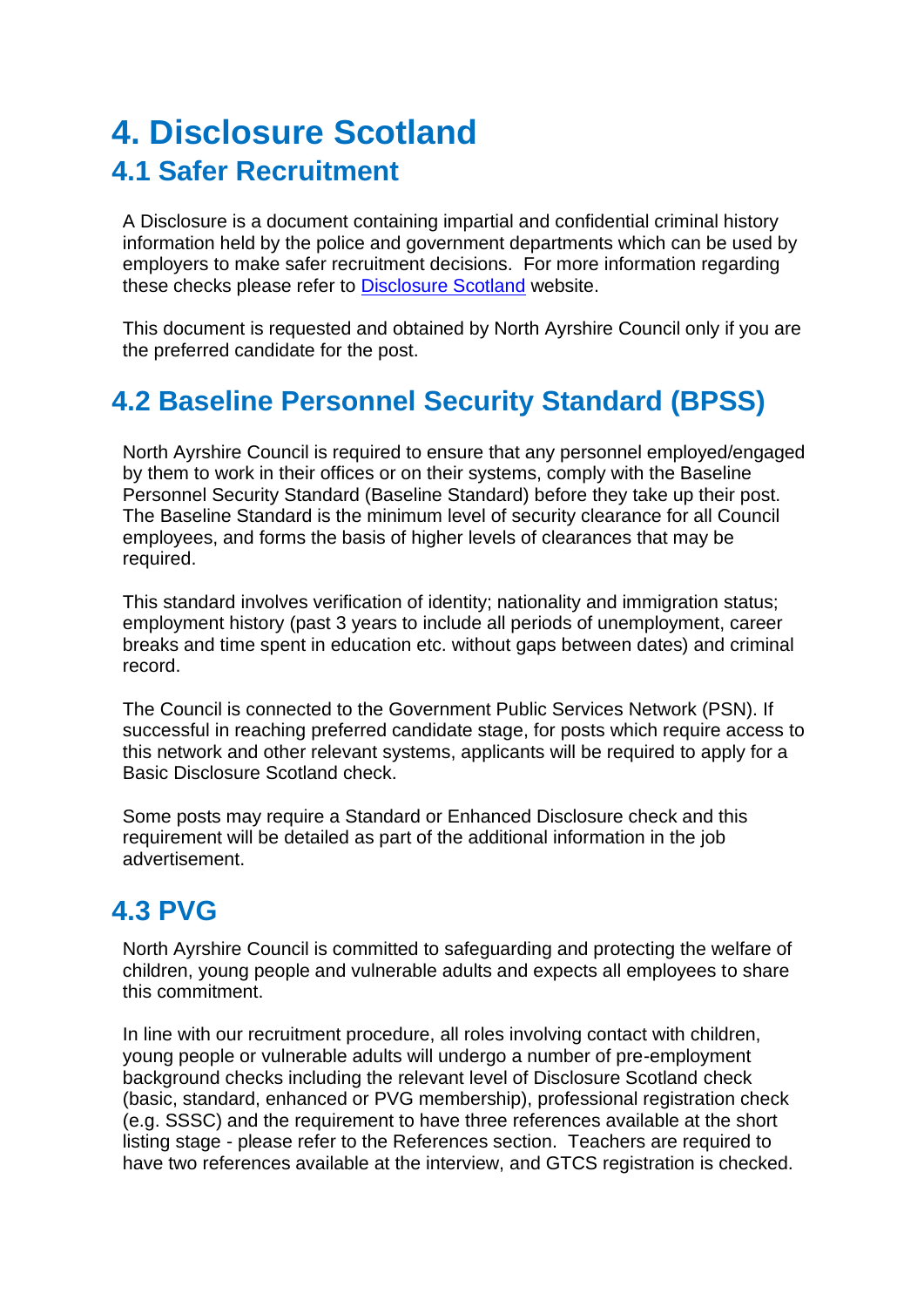If the post is considered Regulated Work with Children and Protected Adults, under the Protection of Vulnerable Groups (Scotland) Act, 2007, it is an offence to apply if you are barred from working with children or protected adults.

Preferred candidates will be required to join the PVG Scheme, or undergo a PVG Scheme Update check, and the satisfactory outcome of the check is a condition of employment by North Ayrshire Council. For further information on the PVG Scheme please refer to the [Disclosure Scotland](http://www.disclosurescotland.co.uk/disclosureinformation/pvgscheme.htm) website.

#### **4.4 Application Forms**

Basic/Standard/PVG Forms will be sent to your email address provided on your application form. For Basic/Standard Disclosures an electronic form will be sent however PVG forms will have an email containing a link which you should click to complete. **Please note**: Links for PVG forms expire after 7 days.

#### **4.5 Payment**

**Please note: Disclosure Checks and PVG Scheme membership belong to the individual, therefore, successful candidates will be expected to meet the cost of the relevant Disclosure Scotland check (£25)/PVG check (£59 or £18 for update), which will be deducted in instalments from your salary following commencement of employment.**

### <span id="page-7-0"></span>**5. Criminal Conviction Declaration 5.1 Criminal Convictions**

You will be asked to complete a Criminal Convictions Declaration form either under the Rehabilitation of Offenders Act 1974 or the Rehabilitation of Offenders Act 1974 (Exceptions and Exclusions) (Scotland) Order 2003 and submit it as part of your pre-employment checks. Only the successful candidate's criminal convictions form will be requested.

### <span id="page-7-1"></span>**6. Qualifications and Certificates 6.1 Educational Qualifications and Certificates**

You will be asked to upload your relevant qualifications and membership certificate(s) of professional or occupational. Original(s) will be required to be verified in person should you be successful.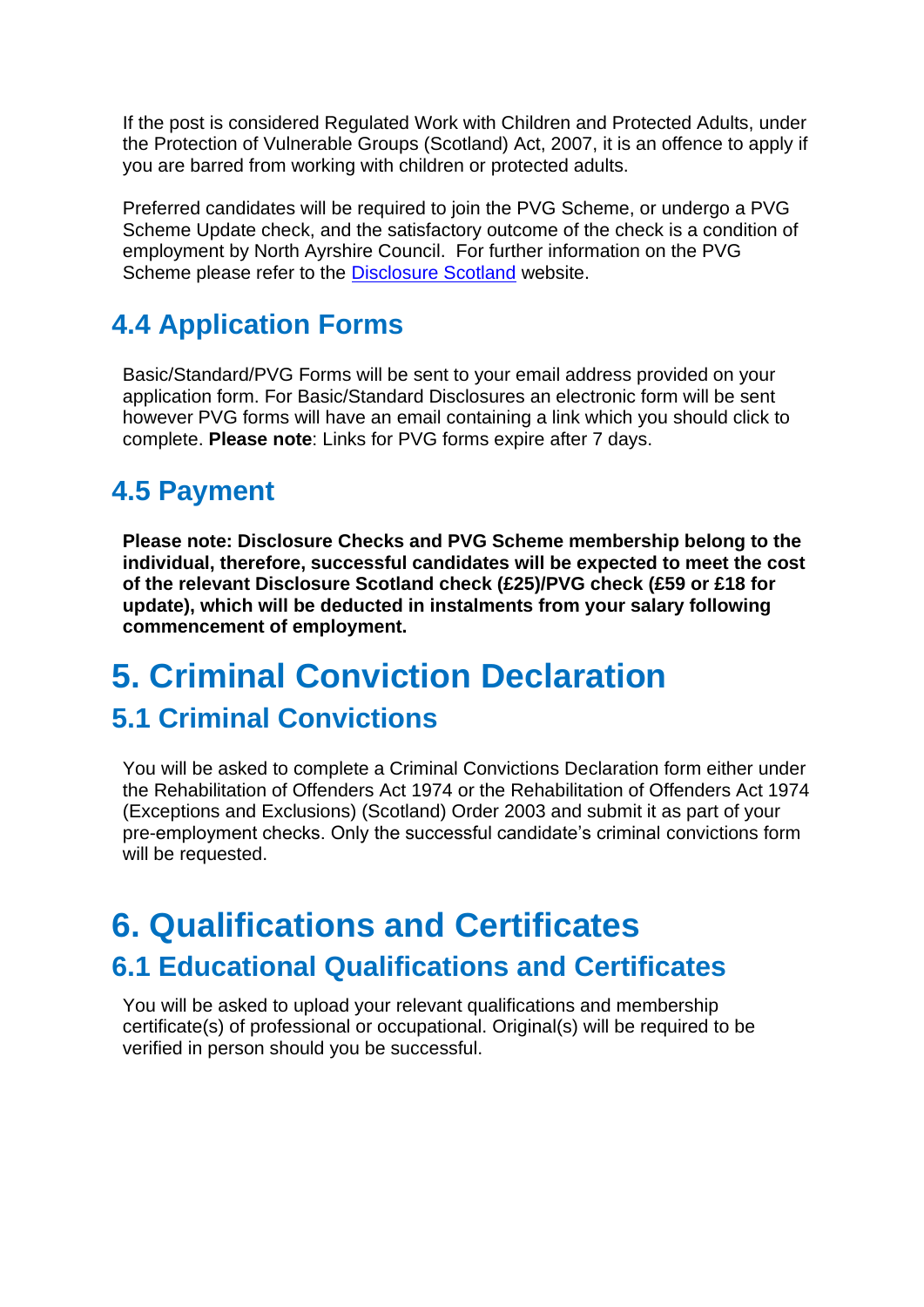### <span id="page-8-0"></span>**7. Health Questionnaire 7.1 Health Questionnaire**

The preferred candidate will be asked to complete the 'Pre-Employment Health Questionnaire'. A link will be issued to your email address provided on your application form for your completion.

Your personal details will be shared with our occupational health contractor who will assess your fitness for work. The purpose of the questionnaire is to establish whether there are any reasonable adjustments that require to be made prior to the person taking up employment with the Council. Where the content indicates the preferred candidate may have difficulty fulfilling the intrinsic conditions of the post/will require reasonable adjustments to complete the post, the candidate will be referred to Occupational Health for a face to face appointment.

## <span id="page-8-1"></span>**8. References**

#### **8.1 Reference Checks**

Reference checks will be advised by the employing Service. At least one reference must be submitted prior to interview and it is the applicant's responsibility to supply this using the relevant form:

[Reference Request Form \(Word, 79kb\)](http://www.north-ayrshire.gov.uk/Forms/CorporateServices/HR/reference-request.doc) [Reference Request Form for Teaching Staff \(Word, 77kb\)](http://www.north-ayrshire.gov.uk/Forms/EducationalServices/reference-request-form-teachers-v20-aug-13.doc) [Reference Request Form for Principals, Deputies or Headteachers \(Word, 84kb\)](http://www.north-ayrshire.gov.uk/Forms/EducationalServices/reference-request-form-principals-deputies-and-headteachers.doc)

Details of the Chairperson will be provided when you are invited for interview. All references must be returned directly to the Chairperson.

References will be obtained and scrutinised as part of the Council's preemployment checks for all candidates who are applying for a post. The purpose of this is to:

- provide a background history and valuable information on a preferred candidate for a post
- assist in assessing their performance in previous roles, their personal qualities and characteristics
- help maintain a safer and more secure standard of recruitment

The Council will obtain a satisfactory reference or references before offering a successful candidate a post. For guidance as to whom to approach for a reference please see the below table: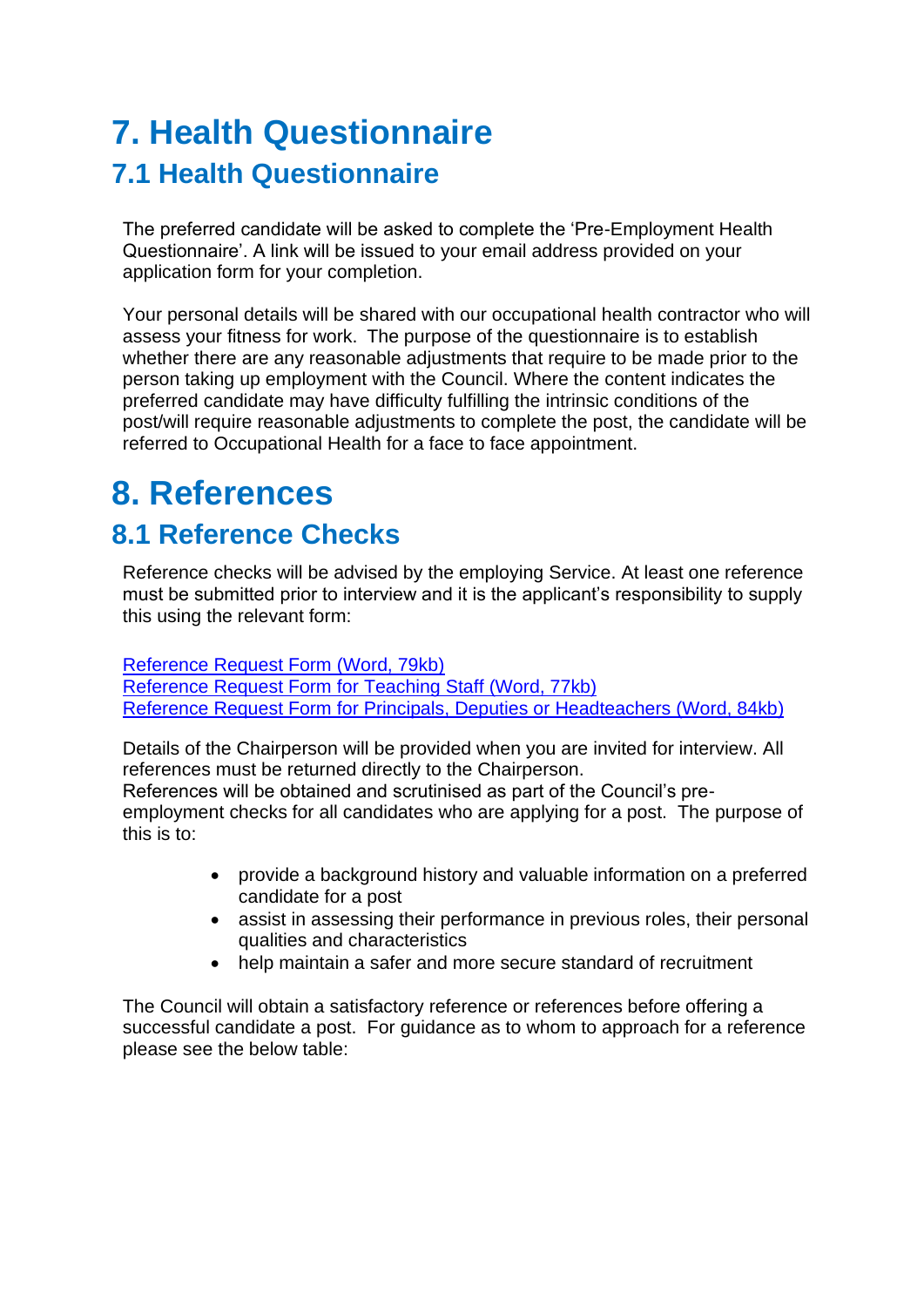| <b>Your Employment</b><br><b>Status</b>                                    | <b>Reference 1</b>                                                                                                                    | <b>Reference 2</b>                                                                                                                                                                                                                                     | <b>Reference 3 (PVG</b><br><b>Membership posts</b><br>as required by<br>employing Service)                                         |
|----------------------------------------------------------------------------|---------------------------------------------------------------------------------------------------------------------------------------|--------------------------------------------------------------------------------------------------------------------------------------------------------------------------------------------------------------------------------------------------------|------------------------------------------------------------------------------------------------------------------------------------|
| <b>Currently</b><br>employed                                               | From current<br>employer                                                                                                              | From employer<br>prior to current<br>employer (if less<br>than 5 years ago<br>and the business<br>still exists)<br><b>OTHERWISE</b><br>Character<br>reference - school,<br>university, voluntary<br>organisation, NOT<br>a family member or<br>friend. | From previous<br>employer or a<br>character reference<br>from a responsible<br>person NOT a family<br>member, partner or<br>friend |
| <b>Not Currently</b><br>employed                                           | From most recent<br>employer                                                                                                          | From previous<br>employer (if less<br>than 5 years and<br>the business still<br>exists)<br><b>OTHERWISE</b><br>Character<br>reference - school,<br>university, voluntary<br>organisation, NOT<br>a family member or<br>friend.                         | From previous<br>employer or a<br>character reference<br>from a responsible<br>person NOT a family<br>member, partner or<br>friend |
| Never been<br>employed                                                     | Character<br>$reference -$<br>school, university,<br>voluntary<br>organisation,<br>professional, NOT<br>a family member<br>or friend. | Character<br>reference - school,<br>university, voluntary<br>organisation, NOT<br>a family member or<br>friend.                                                                                                                                        | Character reference -<br>school, university,<br>voluntary<br>organisation, NOT a<br>family member,<br>partner or friend.           |
| <b>Currently self-</b><br>employed                                         | From an<br>organisation that<br>can verify self-<br>employment dates<br>e.g. Inland<br>Revenue records.                               | From previous<br>employer (if self-<br>employed for less<br>than 5 years).                                                                                                                                                                             | From a responsible<br>person NOT a family<br>member, partner or<br>friend.                                                         |
| <b>Currently</b><br>employed by<br><b>North Ayrshire</b><br><b>Council</b> | From immediate<br>line manager                                                                                                        | From another<br>manager or work<br>colleague within<br>North Ayrshire<br>Council                                                                                                                                                                       | From a responsible<br>person, NOT a family<br>member, partner or<br>friend.                                                        |